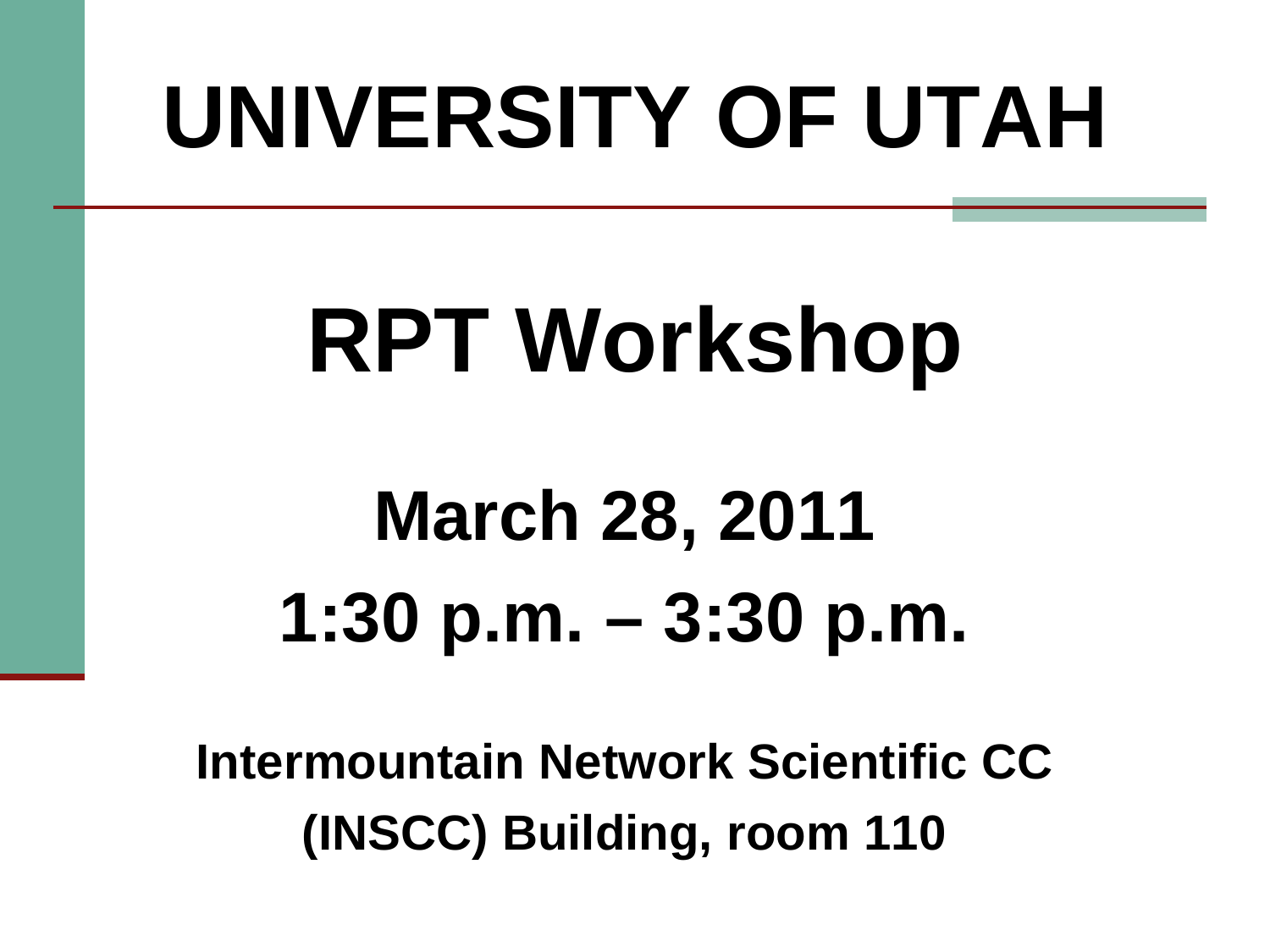# **RPT PROCEDURES Chronological Sequence**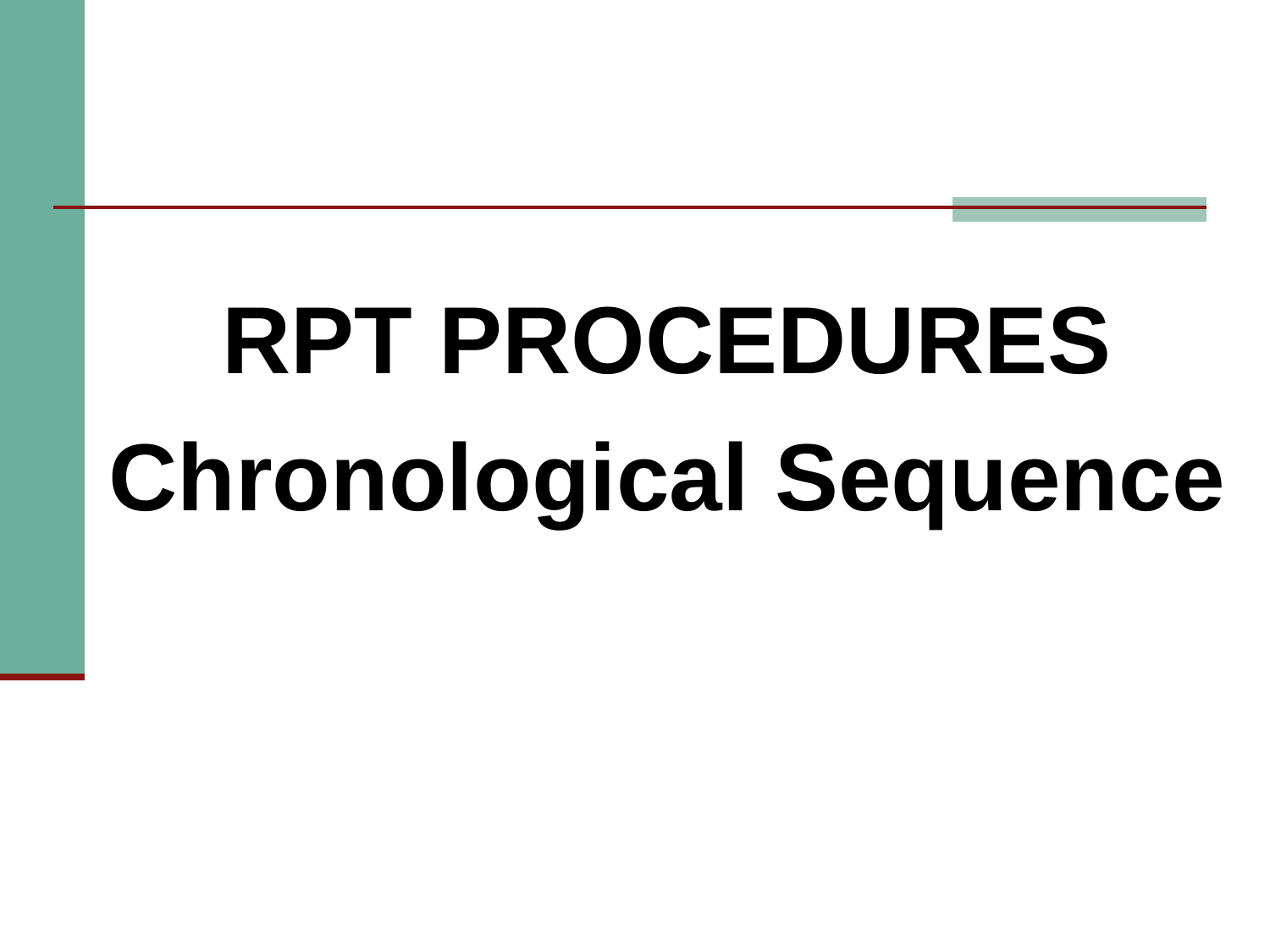#### MARCH

- Elect Department RPT Chair (Policy 6-303, A.3.b.)
- Attend RPT Review Workshop
	- Department Chair
	- RPT Chair
	- Staff Person who prepares RPT File
- Department Chair determines obligatory formal RPT reviews for the upcoming academic year. (Policy 6-303, B and D.12 (chart)) [Sample Document #1 and #2]
- Determine if SAC reviews will be done in spring or fall. If spring, send notice to SAC and Student Senator to meet regarding upcoming reviews. [Sample Document # 3 & #14]
- Chair sends memo to tenure track faculty, asking if they wish to be considered for early tenure [Sample Document #4]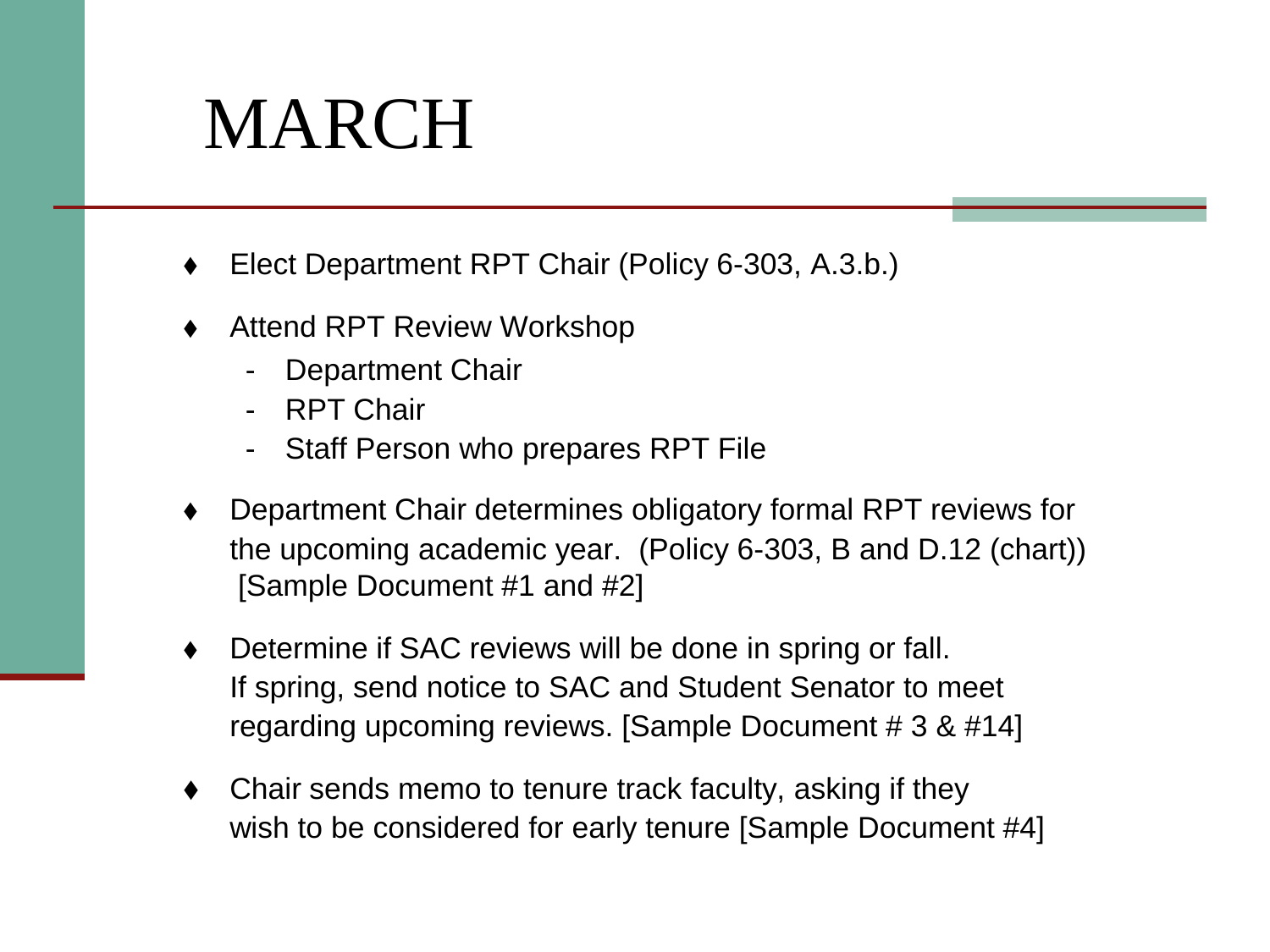#### March (Continued)

 **Consideration for Early Tenure (Policy 6-311, Sec 4. C. 1. a. and b.)** [Sample Documents #5, #6, and #7]

#### **a. Credit for Prior Service**

- » 1. Candidate requests in writing a certain # of years of prior credit; encloses vita and addresses relevance of prior work to RPT guidelines.
- » 2. The departmental RPT advisory committee convenes and votes on # of years of credit for prior service.
- » 3. Departmental chair considers, approves # of years and sends to dean.
- » 4. If Dean approves, signs and returns to department.

#### **b. Extraordinary Progress Toward Tenure**

- » 1. Candidate requests in writing a review for tenure on grounds of extraordinary progress and attaches vita. Include course evaluations for at least the last 2 semesters of teaching.
- » 2. If both approve, department chair and the RPT chair write joint memo for file.
- » 3. If review would be in fifth year or earlier for Asst Prof or third year or earlier for Assoc Prof (including prior service), memo of chair/RPT chair sent to dean and senior VP for approval.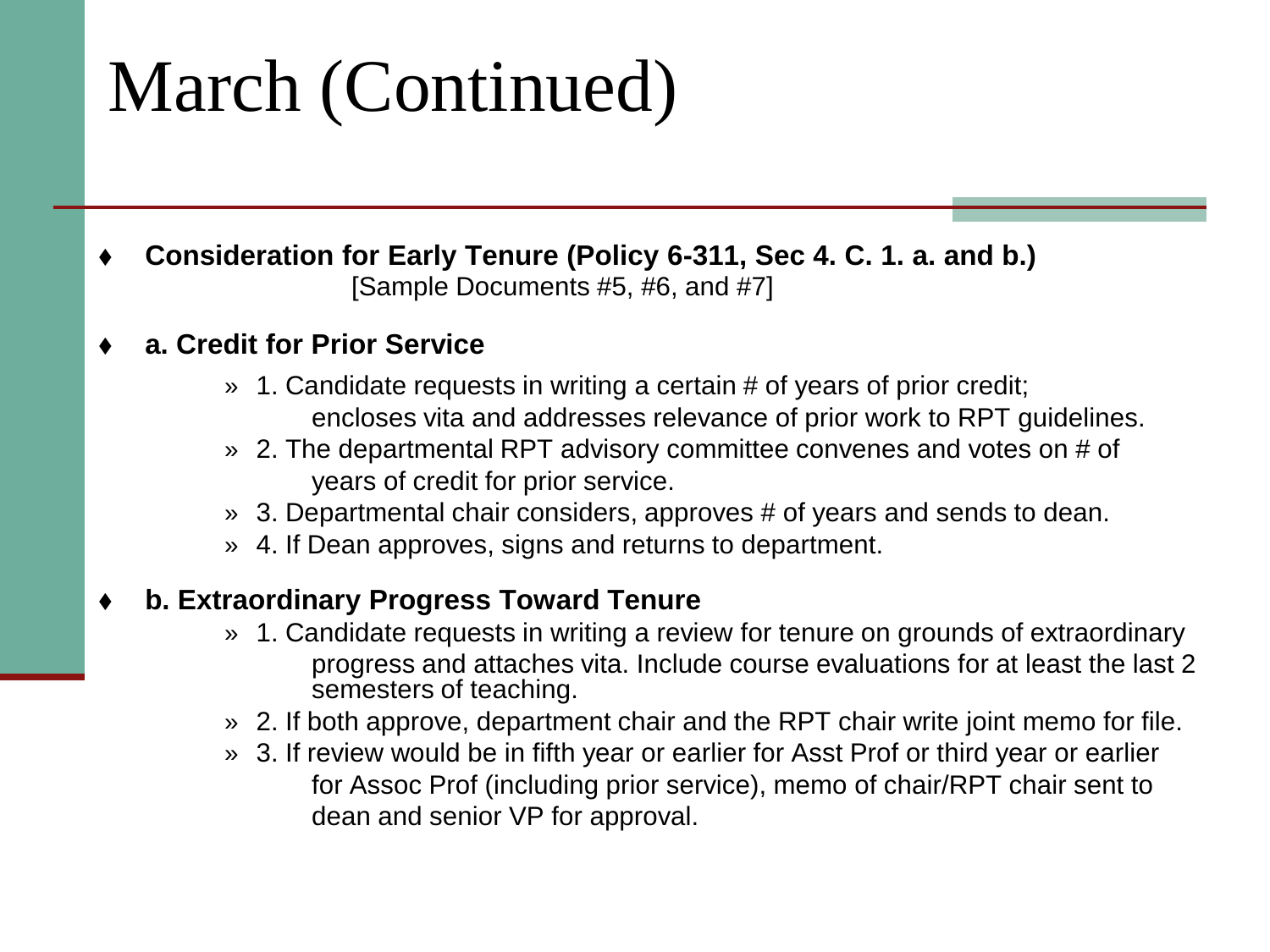#### APRIL

 Department Chair sends letter to faculty required to be reviewed, reminding them of upcoming formal review and what is required; include copy of Policy 6-303 and department RPT guidelines (Policy 6-303, A.2., B.1.-2.) [Sample Document #8]

> » Request nominations for internal and external reviewers by specified date » Request candidate to sign waiver/non-waiver form [Sample Document #9]

- Send letter to general faculty members
	- Inform them of formal review of candidate(s)
	- Request nominations for internal and external reviewers by specified date
	- Ask if they wish to request a formal review for consideration of promotion.

[Sample Document #10]

 Department chair sends letter to academic program at same time faculty candidate notified, if faculty is member of Gender Studies, Ethnic Studies, Writing Program or Middle East Center (Policy 6-303, C.4) [Sample Document #11]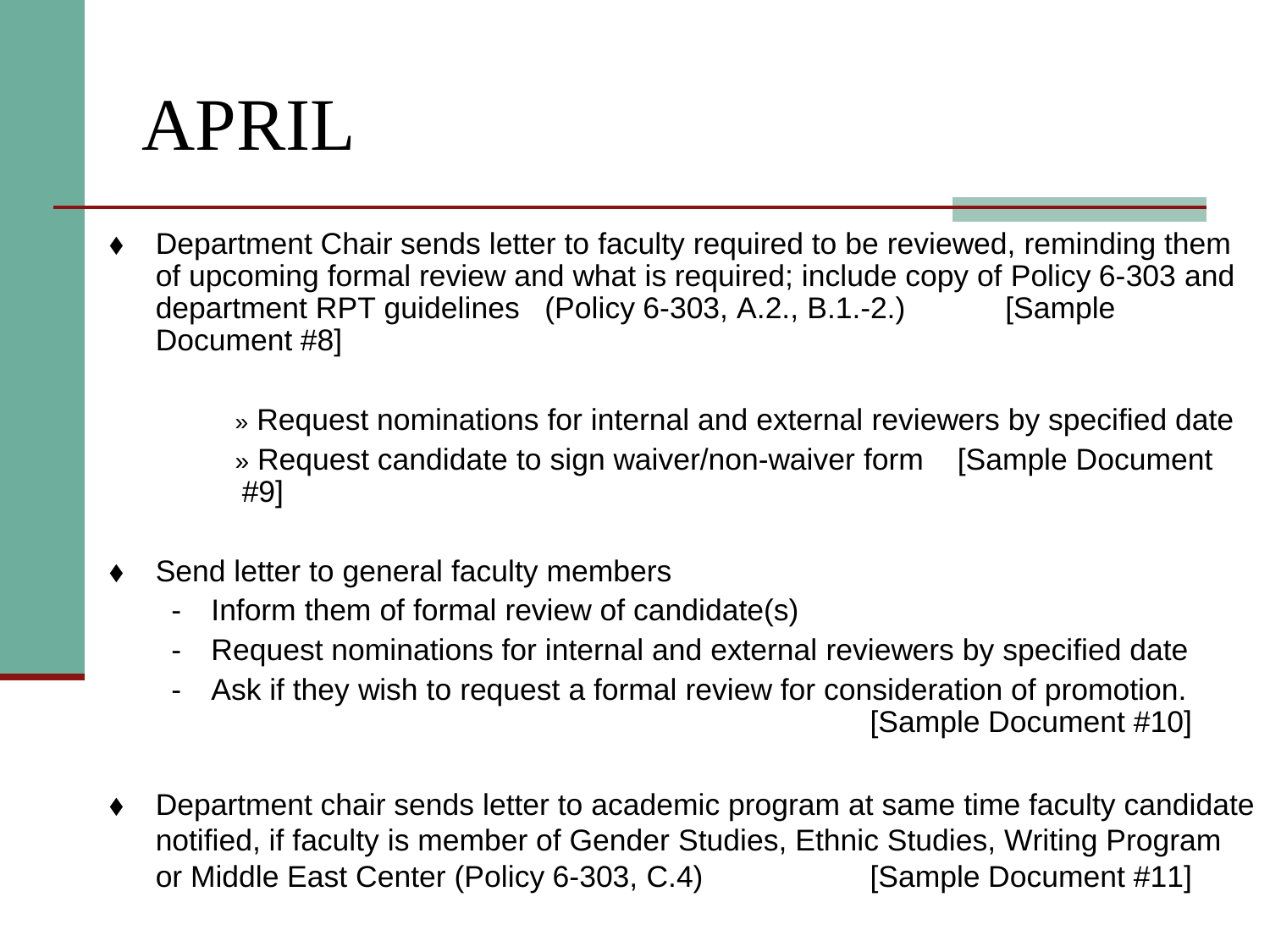#### MAY

- ◆ Formal Review Process Begins
	- » Consult with appropriate personnel to choose internal, external reviewers
	- » Personally contact internal, external reviewers, ask willingness to serve as reviewers
	- » Send out candidate's materials and RPT standards to reviewers [Sample Document #12]
		- Chair should check materials being sent.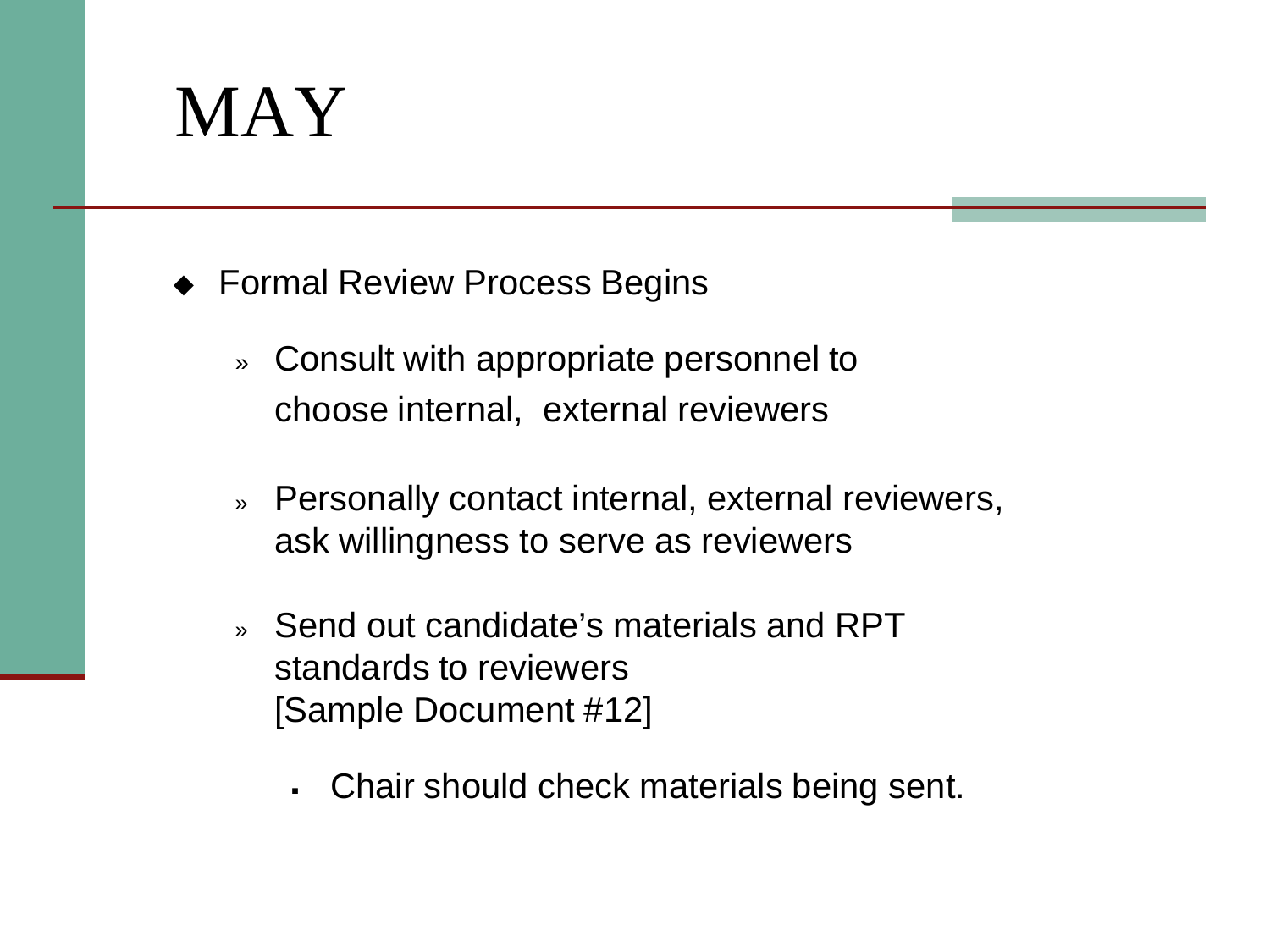#### JUNE-JULY

- File Accumulation. (Note: The file is cumulative and is to be kept current. See Policy 6-303, D.1.) Chart available @ Policy 6-303, D. 12
- Collect evaluations as they are sent in to department.
- Letters of Recommendation (in order of preference)
	- 1. Original Letterhead with signature
	- 2. Faxed copy with signature on Letterhead
	- 3. Signed PDF copy on Letterhead
	- 4. Electronic Letterhead
	- 5. Email with Full Institutional Address (.edu)

#### \* Not Acceptable: Emails with no Institutional ID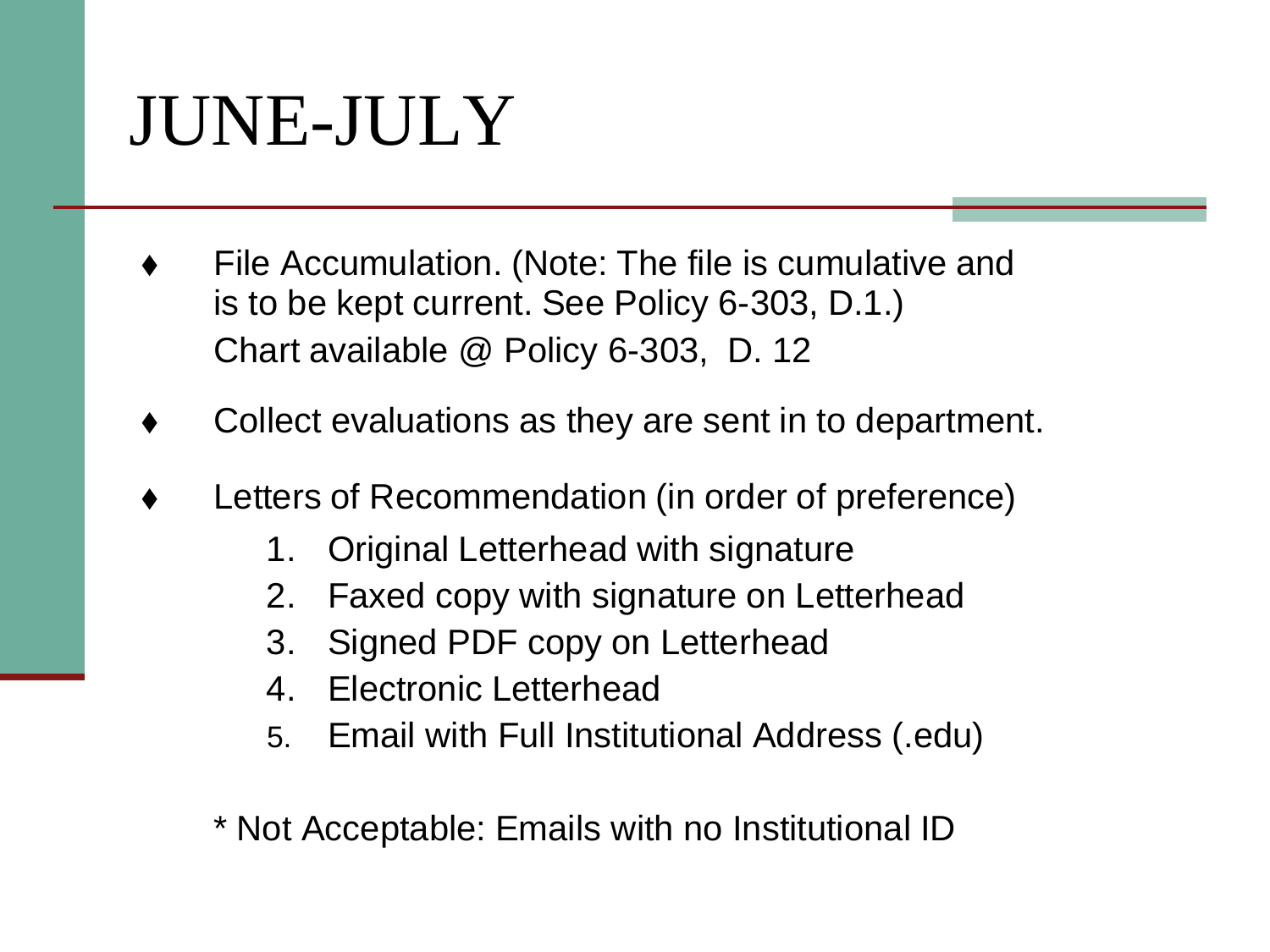#### AUGUST

- Meet with candidate, discuss file contents to be submitted by candidate and important dates. (Policy 6-303, C.1. and D.)
	- » Curriculum vitae required
	- » Evidence of research/creative activity
	- » Personal Statement (optional, but recommended)
	- » Any other material the candidate wishes to include
	- » Other material required by department or college policy [Sample Document #13]
- If not done in spring, contact the department SAC, and Student Senator. Meet with SAC at least 3 weeks before report is needed. [Sample Document #3 & #14]
- Post notice to department staff and faculty of right to submit written recommendations. (Policy 6-303, C.2.) [Sample Document #15]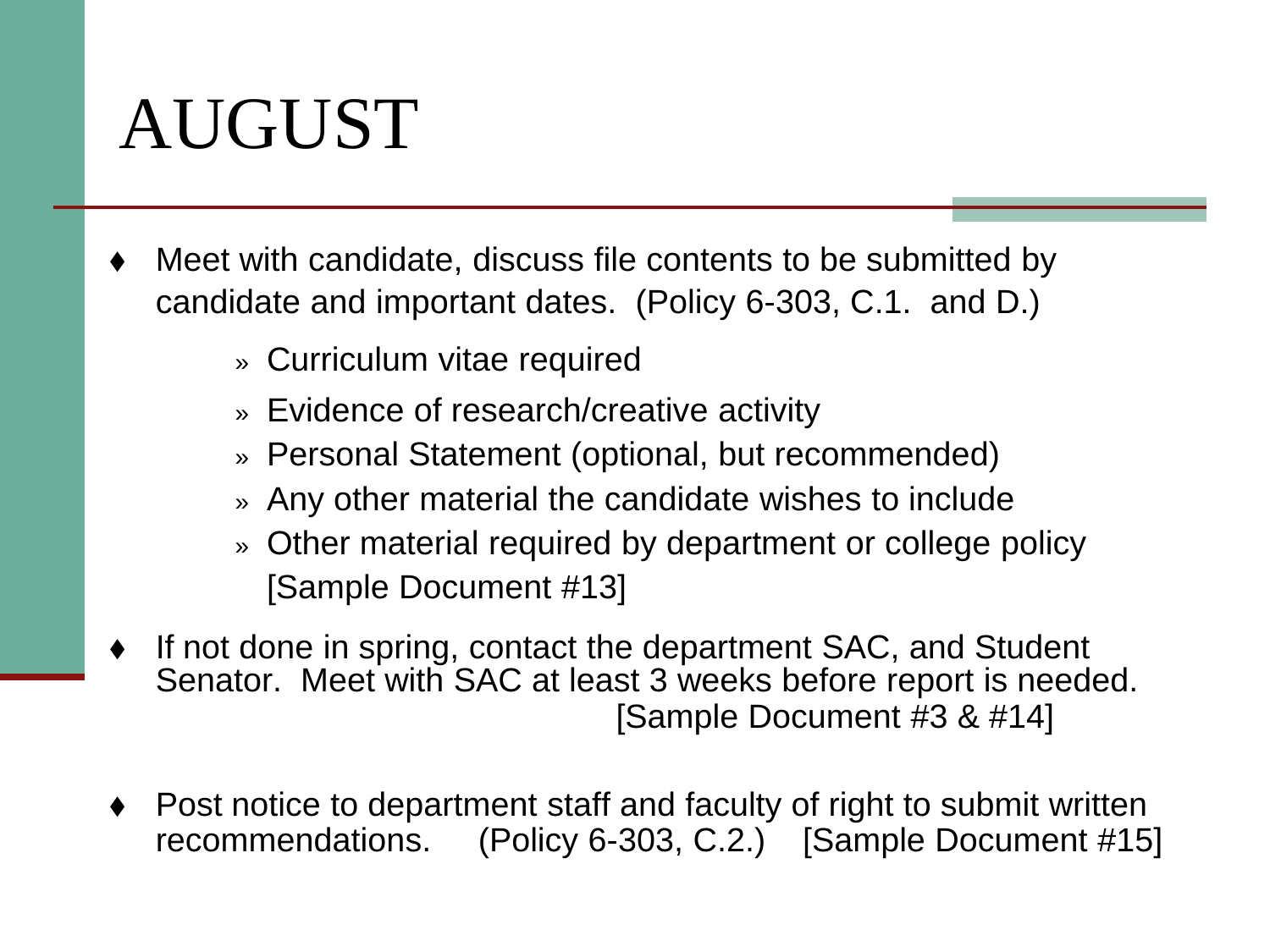#### SEPTEMBER

- Notify faculty of time of RPT Advisory Committee meeting and eligibility to participate (Policy 6-303, A. 3.) [Note change in 2007]
- Log arrival of solicited review letters [Sample Document #16 - note required sections]
- Reviews by programs for jointly appointed faculty
- File should be closed by September 30.

Allow time for candidate to respond before file closes. (Policy 6-303, D.10)

◆ File to Department RPT Advisory Committee (Policy 6-303, D.) [Sample Document #17]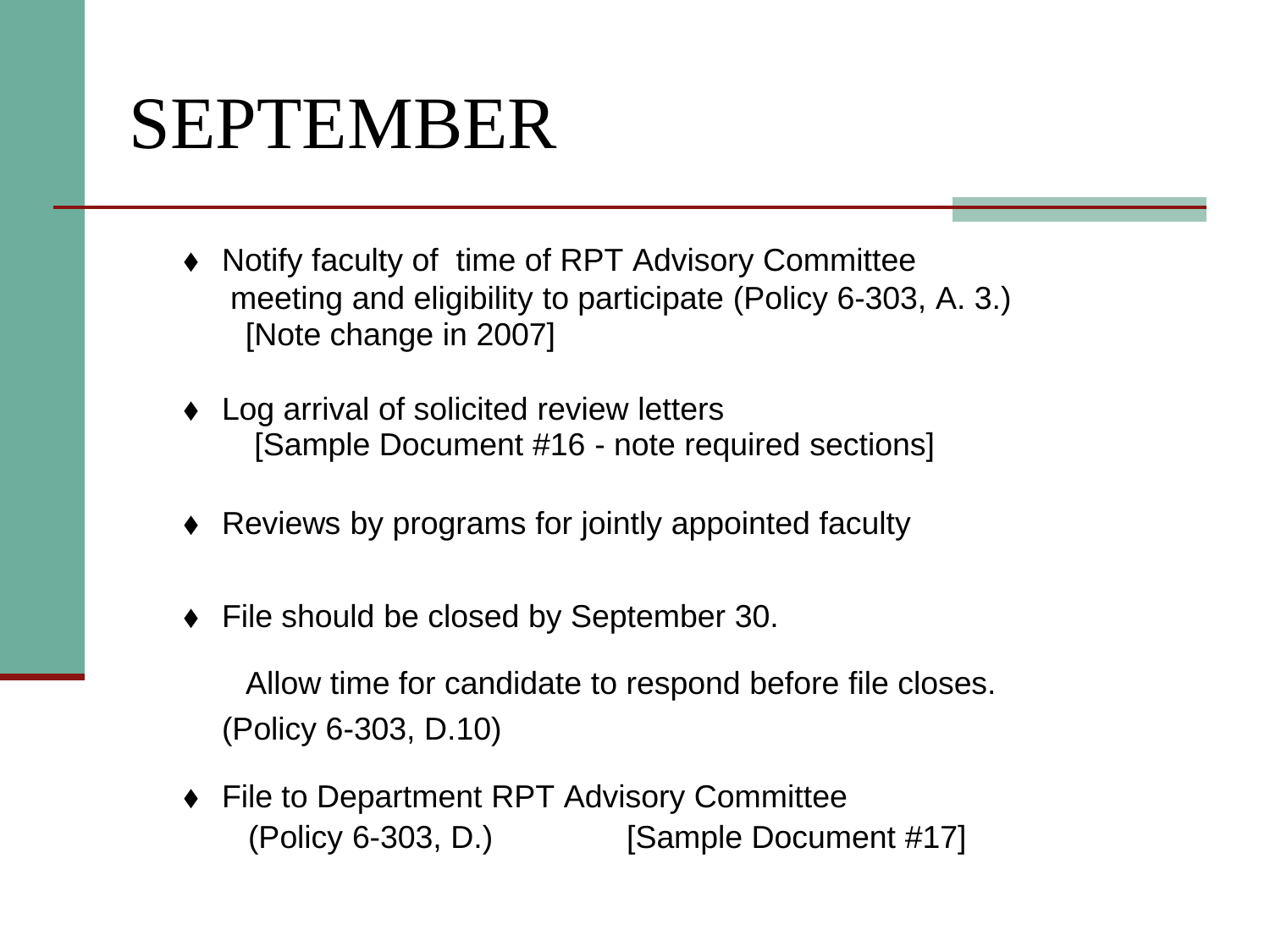#### OCTOBER

- Department Chair calls RPT meeting by October 15.
	- » Eligibility (Policy 6-303, A. 3.a.)
	- » Small department rule (Policy 6-303, A. 3.a. iv.)
- Department RPT Committee Chair:
	- » Chairs meeting
		- Committee votes re: Department Chair's participation
	- » Signs final report as approved by self and committee members
- RPT Advisory Committee meeting (Policy 6-303, E.)
	- » Read file ahead of time
	- » Quorum
	- » Absentee voting: Received before meeting
	- » Chair does not vote with department
	- » Confidentiality: votes & deliberations are personnel actions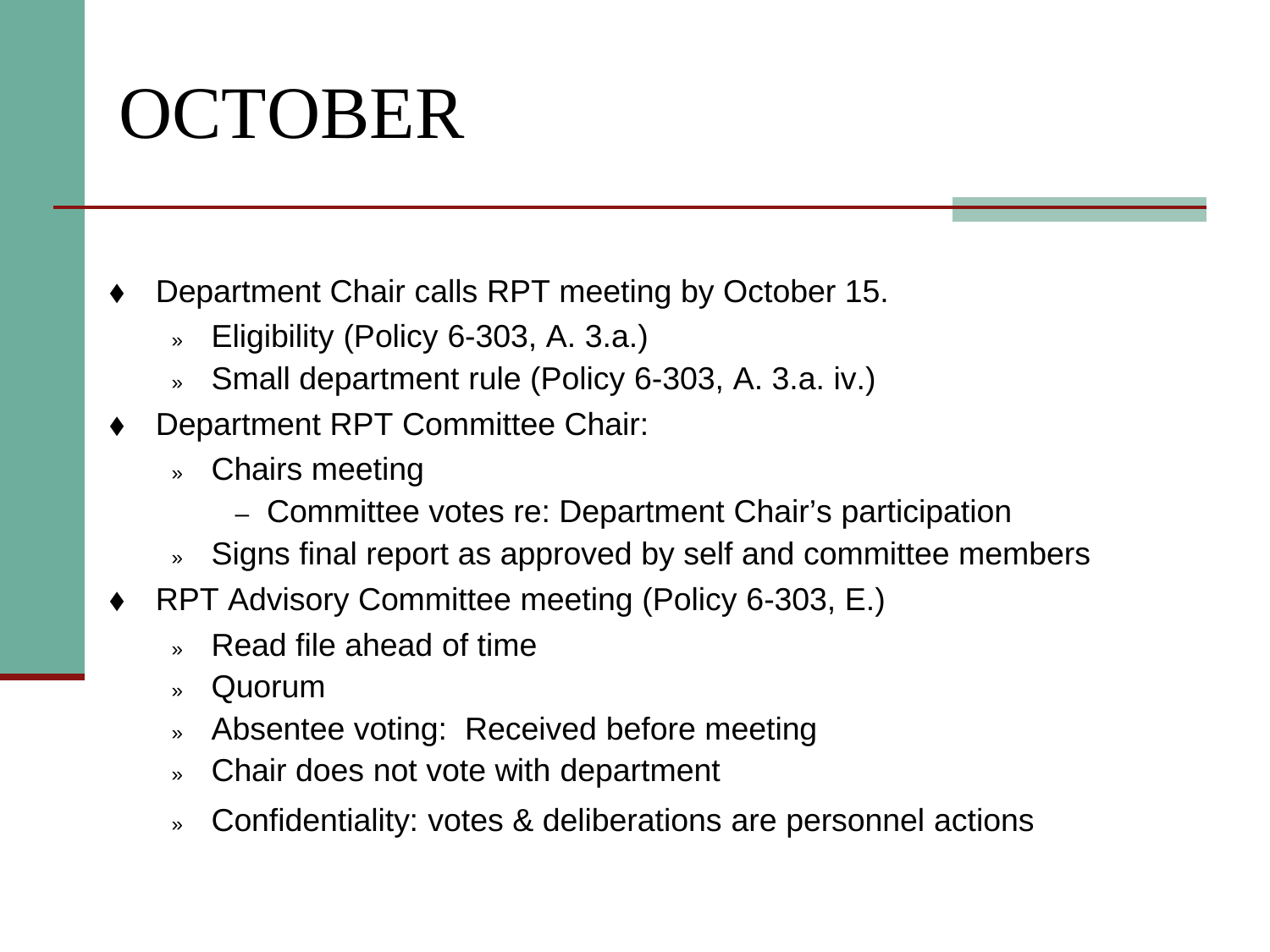### OCTOBER (CONTINUED)

- Department RPT Advisory Committee Secretary and Report: (Policy 6-303, E. 6 - 7)
	- Keeps/Writes Minutes
		- » Complete List of Members present at meeting
		- » Summary of meeting How does the candidate's performance compare with department/college criteria?
		- » Exact committee vote (absentee ballots counted with other votes)
		- » Signed by RPT committee chair and secretary
		- » Report pertains to this candidate ONLY and don't mention external reviewers

(otherwise violates confidentiality rules)

- » Show consideration of program recommendation
- Shares Meeting Minutes with Committee Participants
	- » Two to five days to respond
	- » Modifications approved by participants
- $\blacksquare$  Final report given to:
	- » Department Chair
	- » Candidate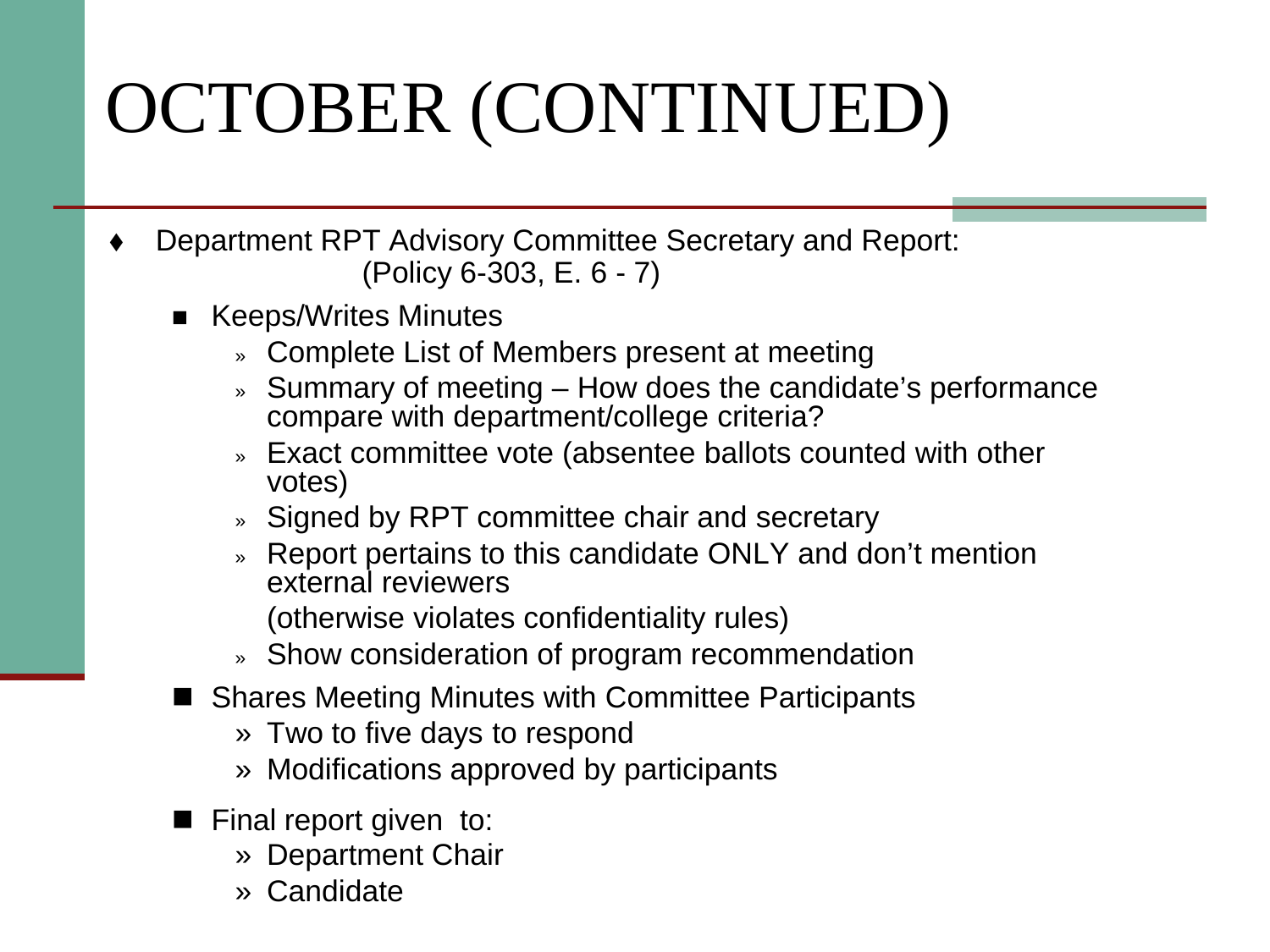#### NOVEMBER

Department Chair (Policy 6-303, F.)

- Writes recommendation to Dean w/ copy to program director, if joint [Sample Document #18]
- Provides notice to faculty member
	- » Notice of recommendation
	- » Notice of option to respond to chair's letter and RPT Advisory Committee Report
	- » Notice of 7 day time limit [Sample Document # 19]
- Adds candidate's response to file, if any
- AA completes Formal RPT Summary Form [Sample Document #20] Organizes file as per Sample Document #17
- Forwards file to Dean's Office by November 15

Departments with joint appointments may work with their Dean's Office to adjust deadline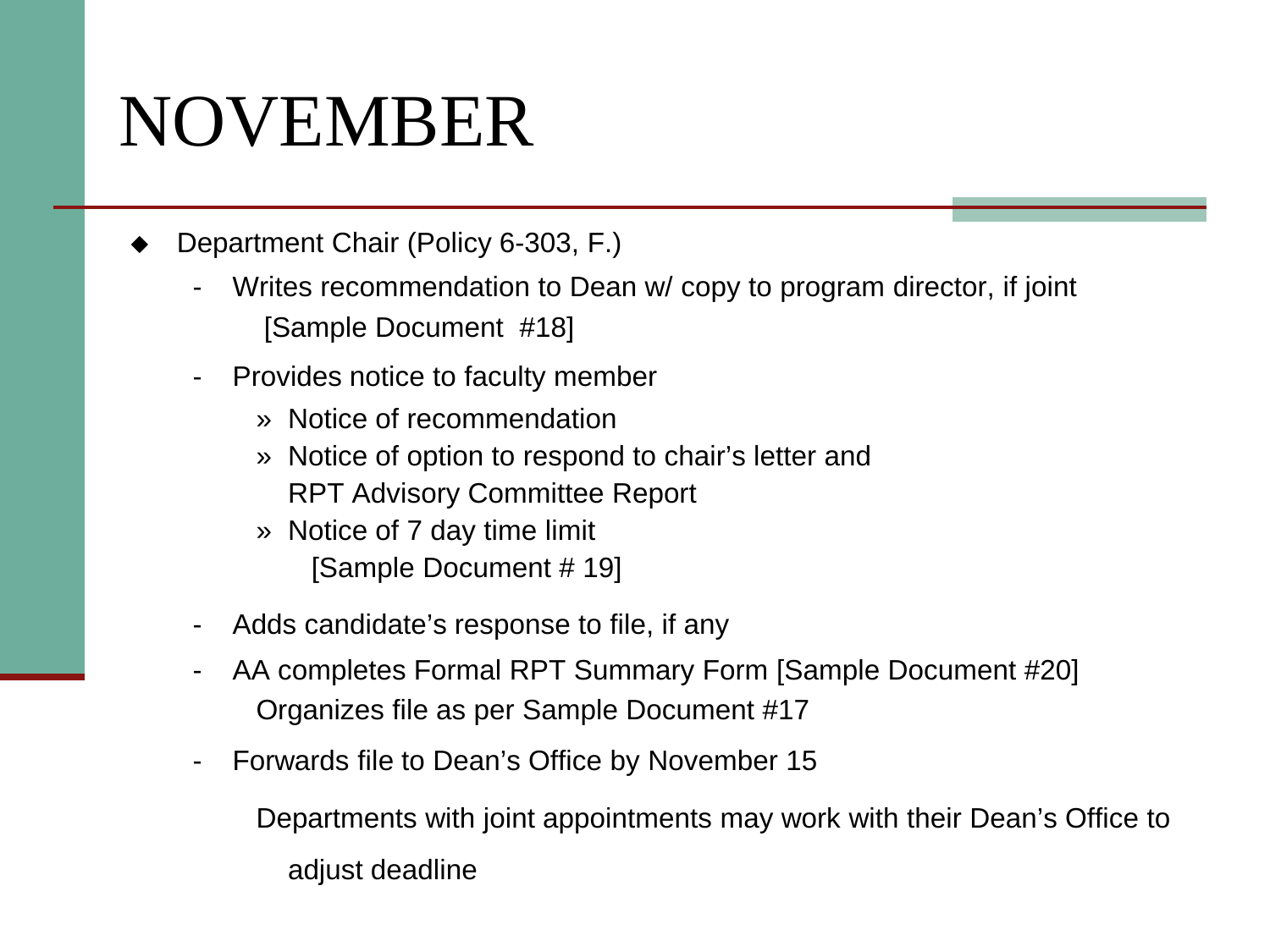### NOVEMBER (CONTINUED)

- Dean
- Forward files to College RPT Committee (Policy 6-303, G. 1.)
	- Criteria for forwarding
		- » All negative retention cases (negative vote at department level)
		- » All promotion and tenure cases
		- » Other retention cases deemed appropriate by dean
- College Advisory Committee ( Policy 6-303, G.1.c.-d. )
	- No dean or chairs except by invitation of the committee
	- Review file; utilize review standard specified in policy
	- Forward recommendations to the dean
		- » Vote
		- » Reasons for Vote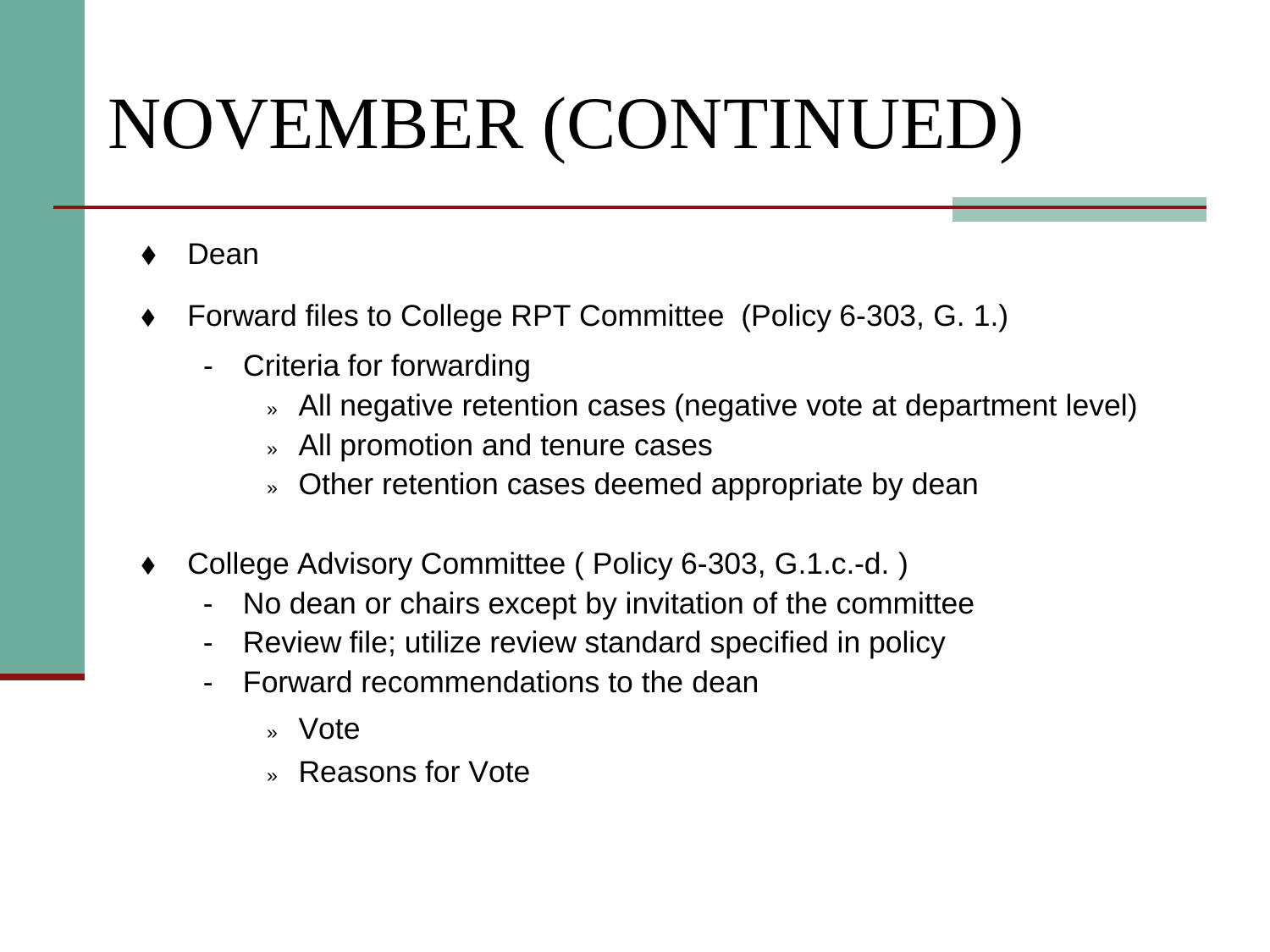#### DECEMBER

- Dean's Review (Policy 6-303, G. 2 and 3)
	- Dean writes a recommendation and rationale
	- Copy to faculty member and copy to chair/program director Right to respond to dean's letter and College RPT Advisory Committee Report
		- » Time Limit 7 days [Similar to Document #19]
	- Candidate's Response ( Policy 6-303, G.4.)
	- Dean forwards file to cognizant senior vice president by beginning of spring semester
		- » Academic Affairs
		- » Health Sciences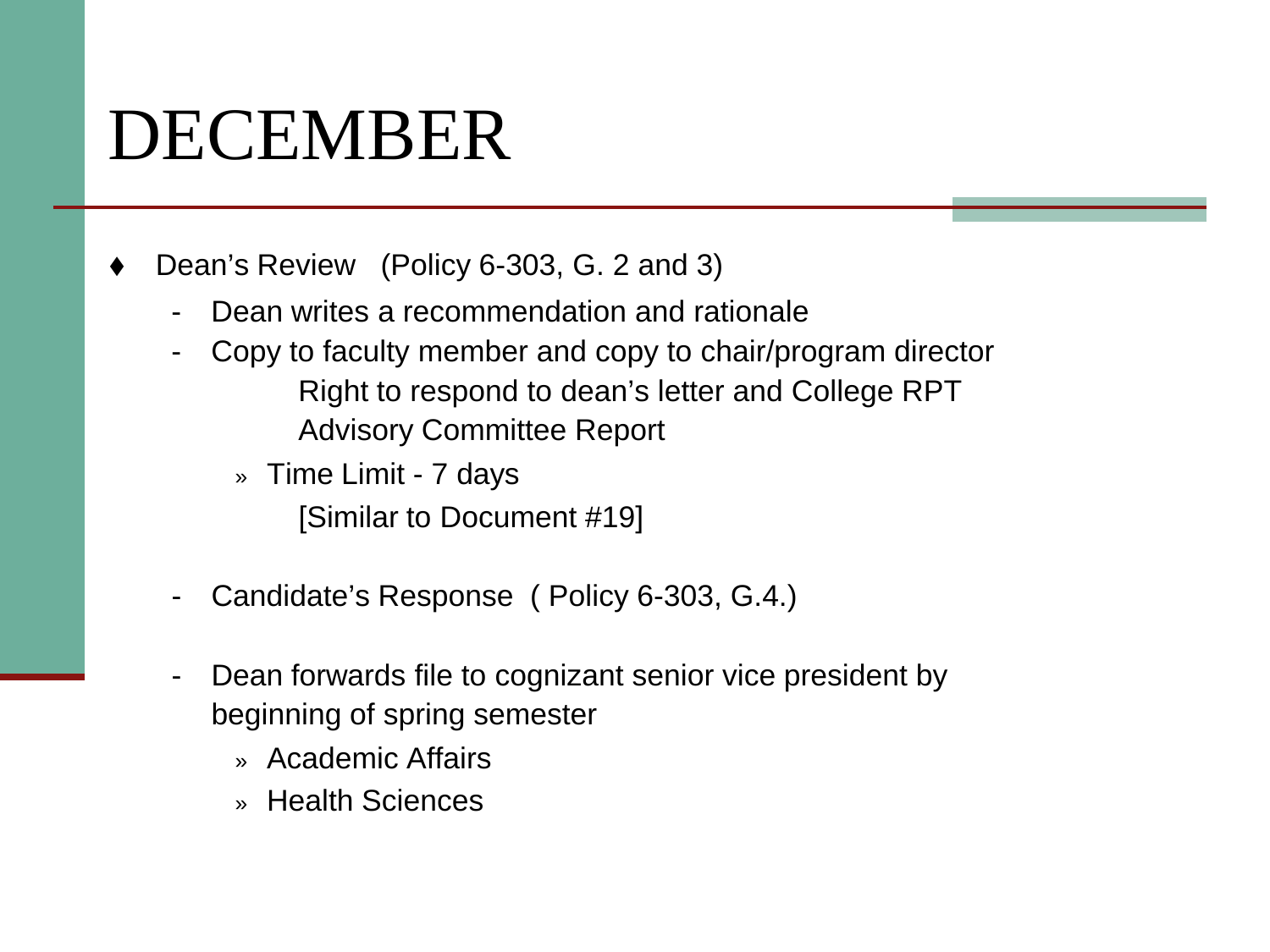#### JANUARY

- Senior Vice President (Policy 6-303, H)
- Refers files to UPTAC when:
	- Differing recommendation at any level:
		- » SAC
		- » Program
		- » Department RPT Advisory Committee
		- » Department chair
		- » College RPT Advisory Committee
		- » Dean
	- If College functions as a single dept. or is organized into no more than two depts. (Policy 6-003, III. 2.C.)
	- Any time the vice president seeks the UPTAC's recommendation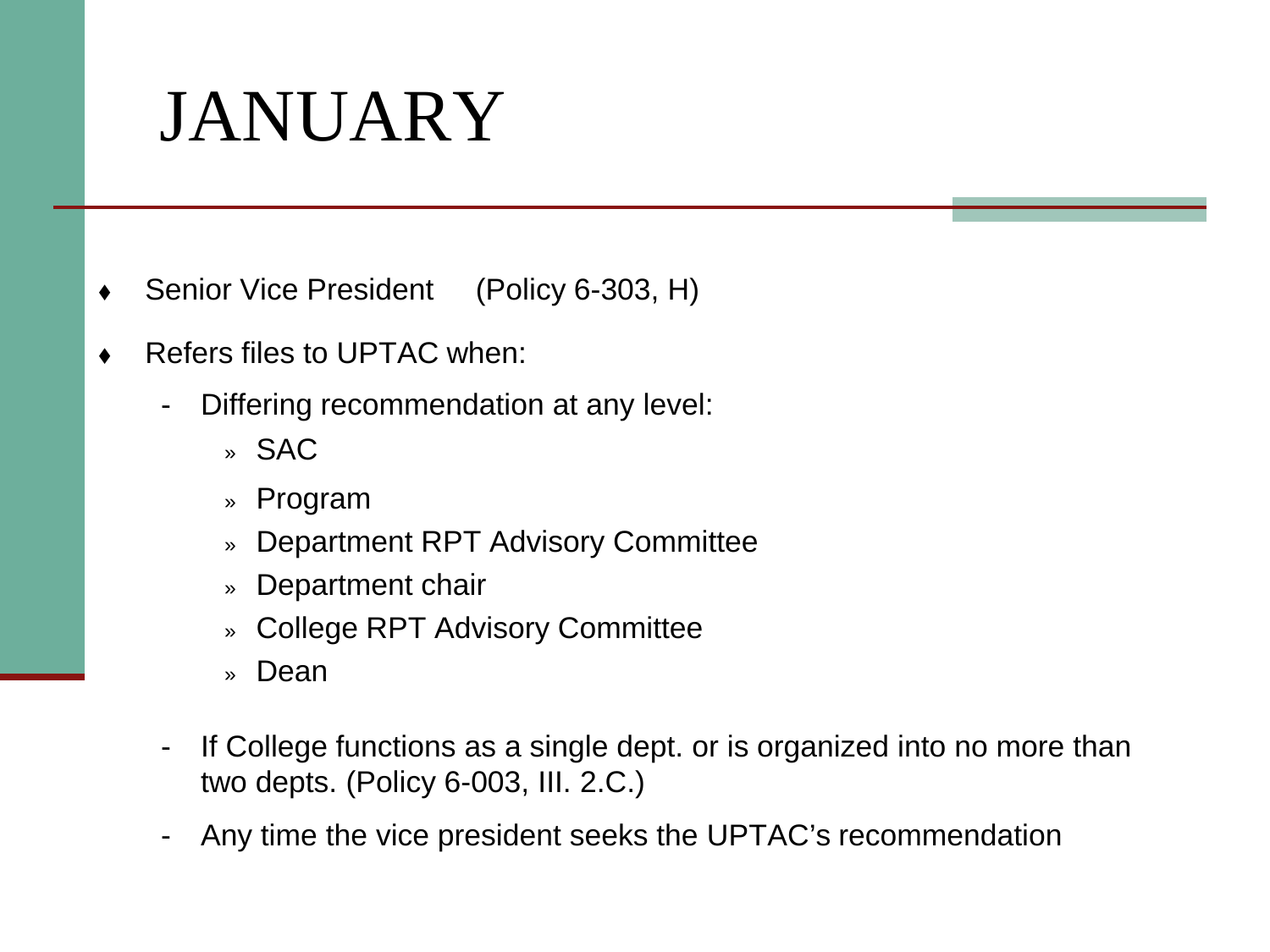### UPTAC (Policy 6-304)

◆ Reviews file

Follows guidelines for review (Policy 6-303, H. 2.)

 Writes recommendation to the cognizant senior vice president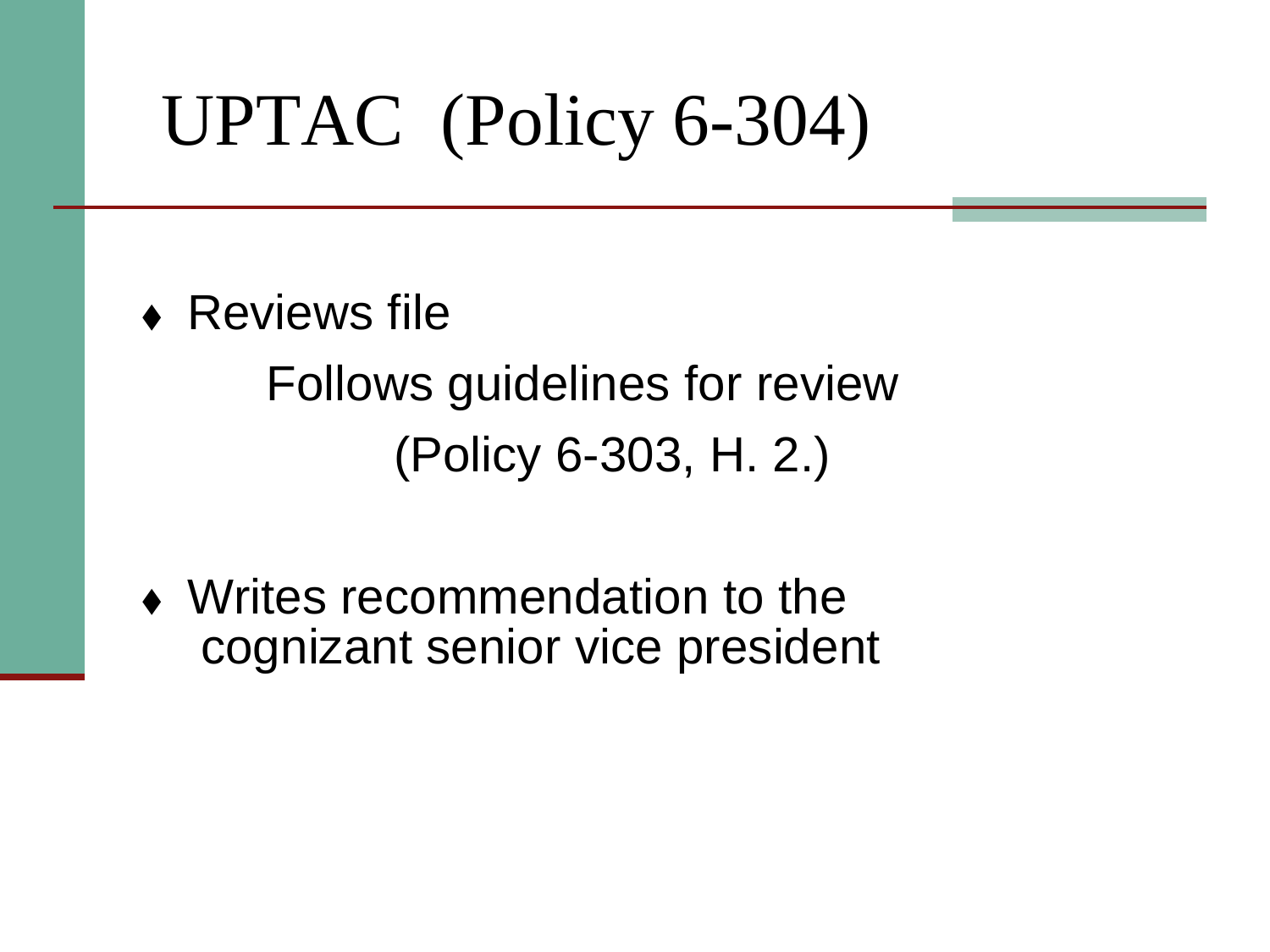#### Cognizant Senior Vice President (Policy 6-303, H. 3.-5.)

- Reviews file; may return file to department for clarification
- Writes final recommendation to President (unless positive retention, when Sr. VP decision is final)
- Provides to faculty member, dean, and department chair the following :
	- Letter (recommendation) to President
	- Notice of right to comment within 14 days
- For UPTAC cases, the RPT Advisory committee and SAC are also notified
	- Chairs of RPT Advisory committee and SAC shall notify members expeditiously of Sr. VP's recommendation
	- Notice of right to appeal to Consolidated Hearing Committee
	- Notice of need to inform cognizant vice president within 14 days of intent to appeal